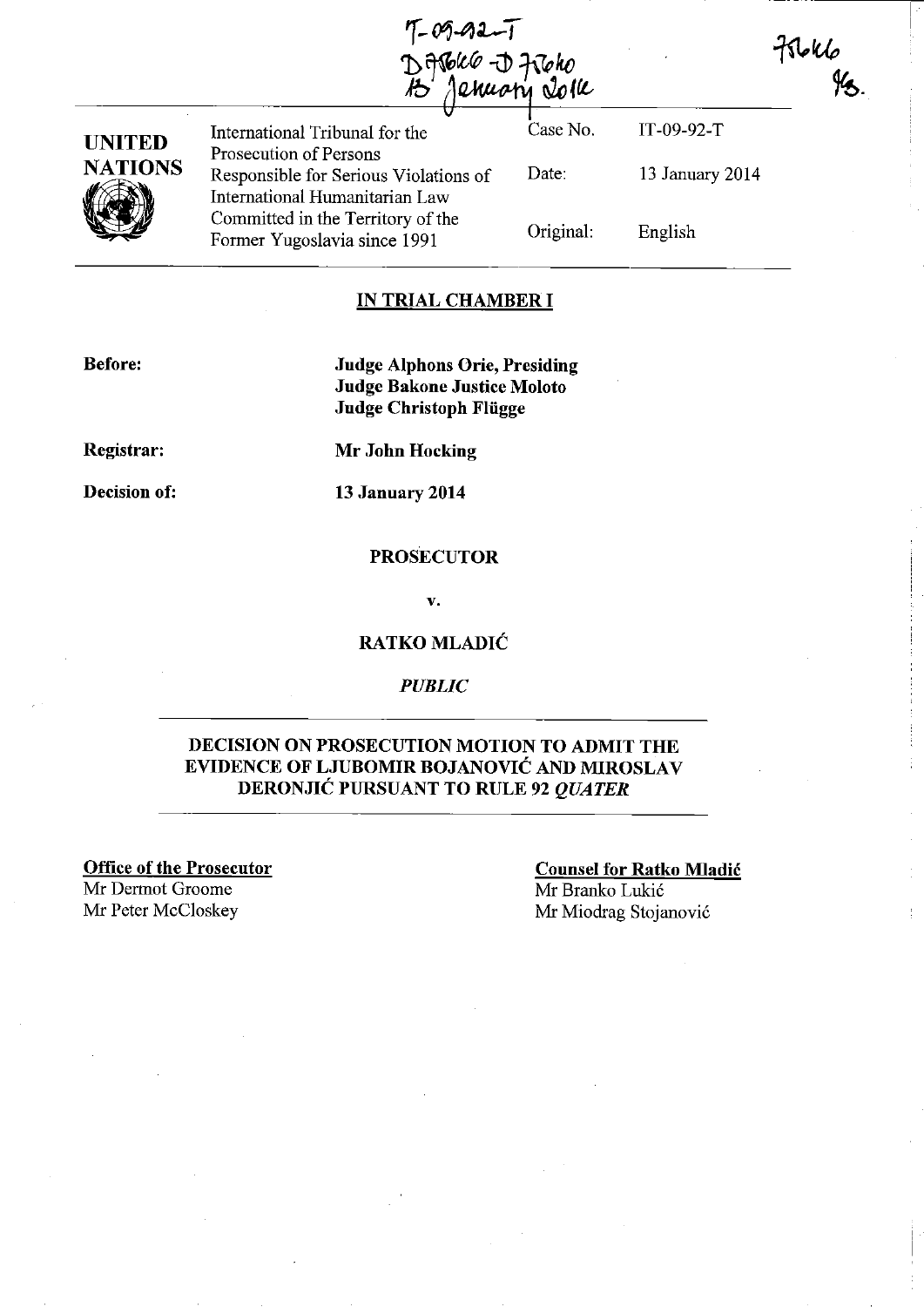$+$ (*bl.*T

# **I. PROCEDURAL HISTORY AND SUBMISSIONS OF THE PARTIES**

1. On 30 August 2013, the Prosecution filed a motion ("Motion") seeking to admit the evidence of Ljubomir Bojanovi6 and Miroslav Deronji6 pursuant to Rule 92 *quater* of the Rules of Procedure and Evidence ("Rules").<sup>1</sup> On 9 September 2013, the Prosecution filed a corrigendum correcting the witness number of Deronji6 and attaching his entire *Blagajevie and Jakie ("Blagojević")* testimony for the Chamber's consideration in its evaluation of his credibility.<sup>2</sup> On 13 September 2013, the Defence filed a motion requesting an additional 14 days within which to file its response to the Motion.<sup>3</sup> On 18 September 2013, the Chamber granted the Defence request for additional time.<sup>4</sup> On 27 September 2013, the Defence filed its response ("Response") opposing the Motion in its entirety.<sup>5</sup> On 4 October 2013, the Prosecution filed a request for leave to reply to the Response, with its reply ("Reply") attached thereto.<sup>6</sup>

## **II. APPLICABLE LAW**

2. The Chamber recalls and refers to the applicable law governing the admission of evidence and associated exhibits pursuant to Rules 92 *quater* and 89(C) of the Rules, as set out in a previous decision.<sup>7</sup>

<sup>2</sup>  Prosecution Motion to Admit the Evidence of Ljubomir Bojanovic (RM218) and Miroslav Deronjic (RM269) pursuant to Rule 92 *quater,* 30 August 2013 (Confidential with Confidential Annexes A, B and C). For the **Prosecution submissions, see the Motion.** 

Corrigendum to Prosecution Motion to Admit the Evidence of Ljubomir Bojanovic (RM218) and Miroslav Deronjic (RM269) pursuant to Rule 92 *quater,* 9 September 2013 (Confidential with Confidential Annex A) ("Corrigendum"). 3

Defence Motion to Enlarge Time to Respond to Prosecution Motion to Admit the Evidence of Ljubomir Bojanovic (RM218) and Miroslav Deronjic (RM269) pursuant to Rule 92 *quater,* 13 September 2013 (Confidential), p. 4.

<sup>4</sup>  T. 17021-17022.

 $\overline{5}$ Defence Response to Prosecution Motion to Admit the Evidence of Ljubomir Bojanovic (RM218) and Miroslav Deronjic (RM269) pursuant to Rule 92 *quater,* 27 September 2013 (Confidential). For the Defence submissions, **see the Response.** 

 $\boldsymbol{6}$ Prosecution Request for Leave to Reply to Defence Response to Prosecution Motion to Admit the Evidence of Ljubomir Bojanovic (RM218) and Miroslav Deronjic (RM228) pursuant to Rule 92 *quater,* 4 October 2013 (Confidential with Confidential Annex). For further details with regard to the parties' submissions, see the Motion, Response, and Reply.  $\overline{7}$ 

Decision on Prosecution Motion to Admit the Evidence of Witness RM-266 pursuant to Rule 92 *quater,* 22 July 2012, paras 10-13. *See also* T. 5601-5604; Decision on Prosecution's Motion for Reconsideration, Granting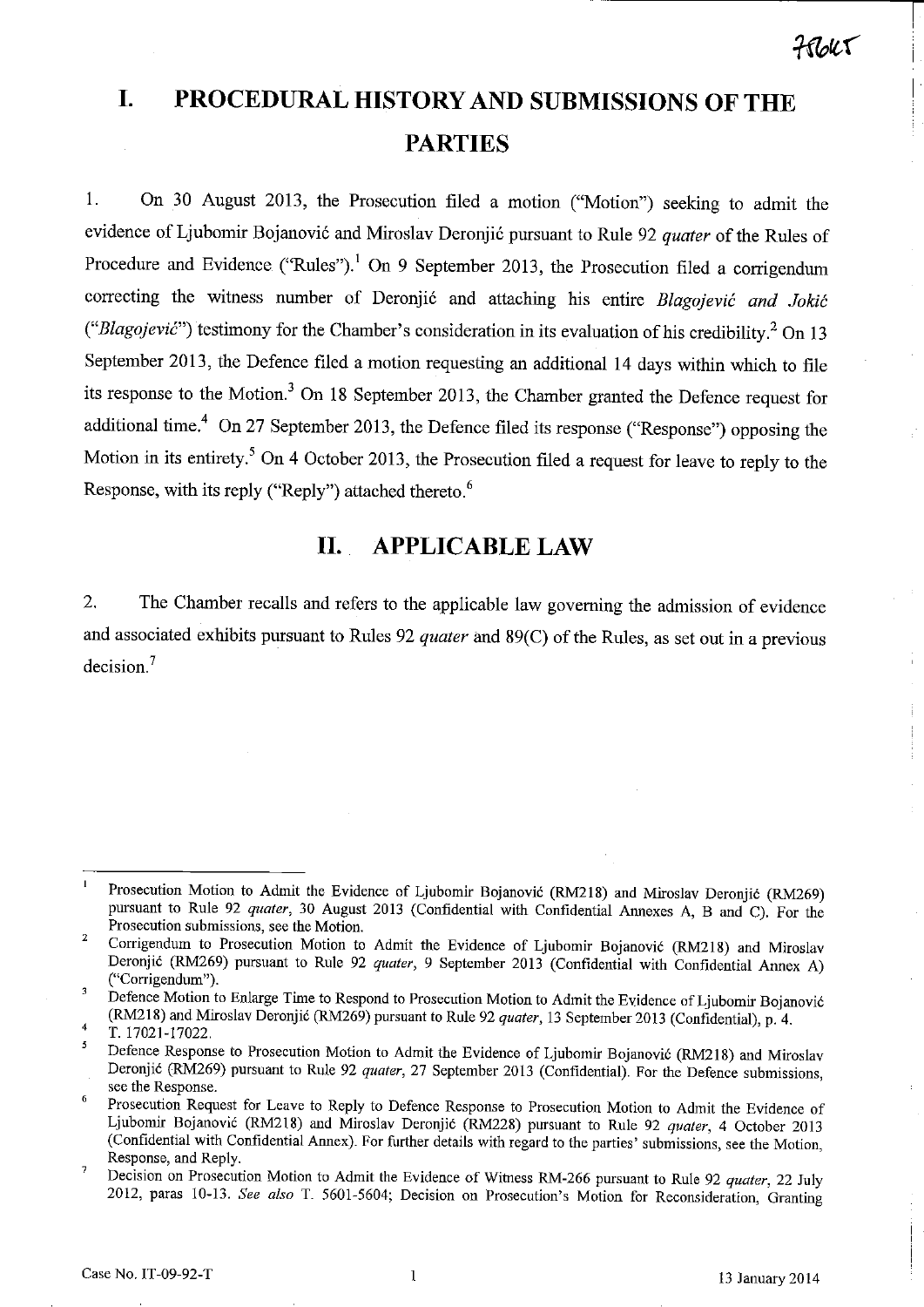## **III. DISCUSSION**

#### A. Preliminary Matters

3. Considering the amount of material to be addressed in the Motion, the Chamber grants the Prosecution's request to exceed the word limit. The Chamber finds that the Response raises issues that could not have been anticipated at the time of the Motion, and grants the Prosecution leave to file a reply. The Chamber considers the Reply attached to the request as having been timely filed. The Chamber notes that while the tendered excerpt of Deronjić's transcript amounts to around 252 pages, such length should be evaluated in the context of the entirety of his testimony amounting to 1,079 pages. 8 The Chamber considers the tendered excerpt to be of an acceptable length under the circumstances. The Chamber therefore finds that the tendering of this evidence complies with the Chamber's Guidance. <sup>9</sup>

4. The Chamber notes that the document bearing Rule 65 *ter* number 4205 which the Prosecution tenders as an associated exhibit with Bojanović's testimony is identical to exhibit D285, which is already in evidence.<sup>10</sup> The Chamber therefore considers this aspect of the Motion to be moot.

#### B. Admissibility pursuant to Rule 92 *quater* of the Rules

5. The Chamber has considered the death certificates of witnesses Bojanovic and Deronjic submitted by the Prosecution, indicating that Bojanovic died on 20 January 2007, and that Deronjic passed away on 19 May 2007,<sup>11</sup> and notes that the Defence does not contest that they are deceased. The Chamber is satisfied that these two individuals are unavailable in the context of Rule 92 *quater*   $(A)(i)$  of the Rules.

6. The Chamber finds that the testimony of both of the proposed witnesses was given in the *Blagojevic* case before this Tribunal, and was therefore given under oath, with the assistance of a Registry-approved interpreter, and subject to cross-examination.

Admission from the Bar Table, or Certification in relation to Decision Regarding Associated Exhibits of Witness Tucker, 7 February 2013, para. 8.

While the Prosecution submits that the tendered excerpt of Deronjić's transcript substantively amounts to 172 pages, the Chamber has reviewed the material and considers that 252 pages is a more accurate figure. The Chamber notes that the tendered excerpt amounts to 289 pages, while the redacted portions amount to around 37 pages. See **Motion, para.** 3,

<sup>&</sup>lt;sup>9</sup> T. 137, 194, 315-325, 525-532.<br><sup>10</sup> The Chamber limits itself to t

The Chamber limits itself to the English translation of the document bearing Rule 65 ter number 4205, which consists of 22 pages and is essentially identical to the English translation of exhibit D285. The Chamber notes, however, that the BCS version of the document bearing Rule 65 ter number 4205 amounts to 236 pages.

<sup>&</sup>lt;sup>11</sup> Motion, paras 10-11; Motion, Confidential Annex B.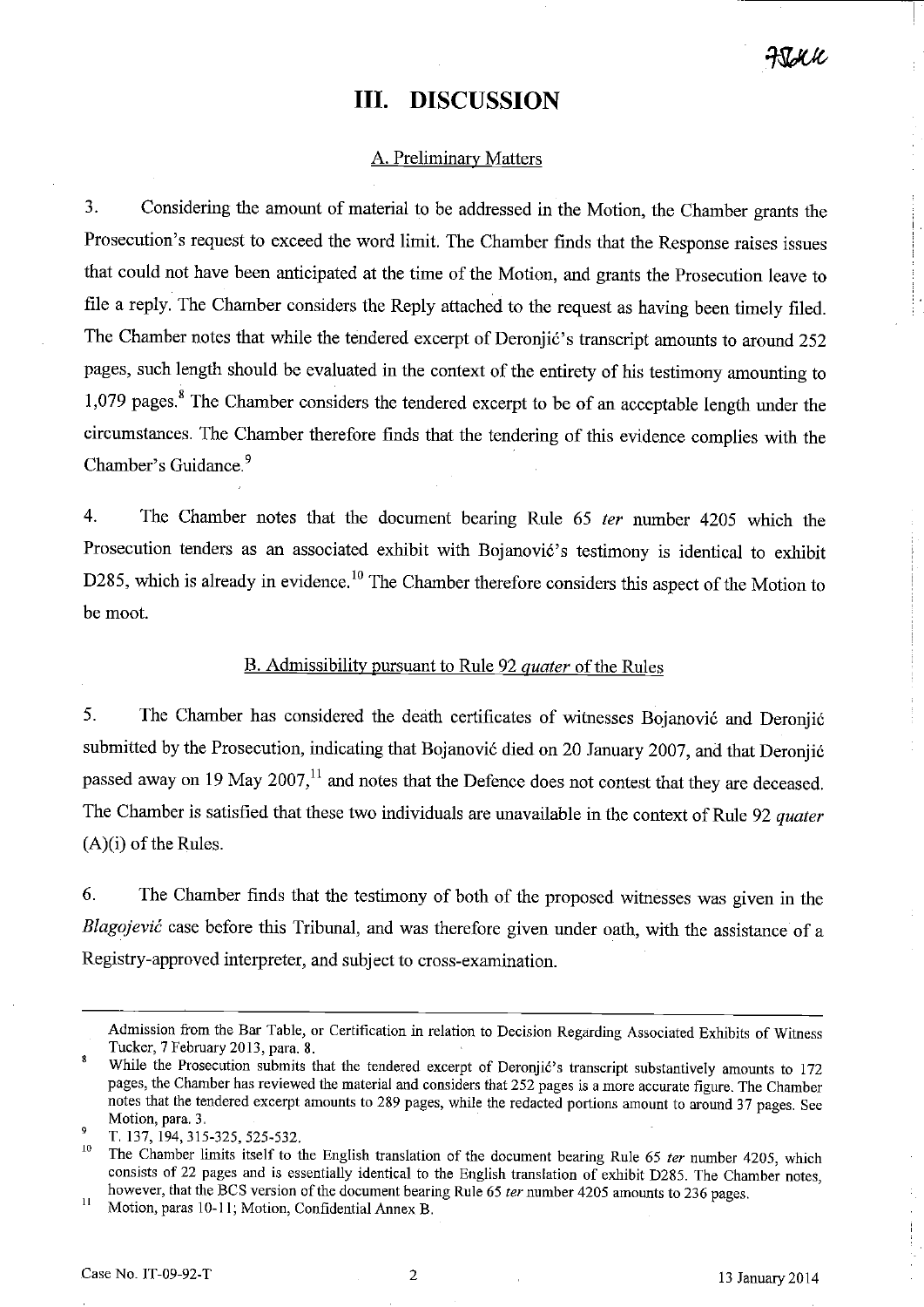## Hoks

7. The Chamber notes that Bojanović occupied different posts in the Zvornik Brigade between 1992 and 1995, and therefore rejects the Defence objection that his evidence concerning the VRS command structure, among others, amounts to expert testimony that is inappropriate in the absence of notice under Rule 94 *his* of the Rules.<sup>12</sup> The Chamber considers that such knowledge is to be expected from a former Zvornik brigade member, and does not amount to expert opinion. The Chamber further considers that Bojanović's evidence is cumulative to the testimony of Richard Butler and Witness RM-322. The Chamber considers moreover that the tendered extract of his testimony does not go to proof of acts and conduct of the Accused. Based on the foregoing, the Chamber finds that the proffered evidence is admissible pursuant to Rule 92 *quater* of the Rilles.

8. Having considered the materials furnished by the Prosecution, $13$  and noting that the inconsistencies between Deronjić's *Blagojević* testimony and previous statements were subject to extensive cross-examination, the Chamber considers that his testimony remains sufficiently reliable so as to be admissible under Rille 92 *quater* of the Rules. The Chamber considers that the inconsistencies go to the weight of the evidence, which will be evaluated at a later stage of the proceedings. The Chamber recalls that decisions of other Trial Chambers of this Tribunal are not binding on this Chamber, and notes that the *Karadžić* case involves a different accused charged with acts and conduct distinct from those the Accused Mladić is charged with in the present case. The *Karadžić* Trial Chamber's decision rejecting Deronjić's evidence observed that "it is replete with references to the Accused and descriptions of the Accused's acts and conduct during the Indictment period relating to several of the allegations in the Indictment" and found that "the circumstances of the present case are distinguished [from previous cases before the Tribunal where his evidence was deemed admissible] on the basis of the inordinate amount of acts and conduct evidence pertaining to this Accused, coupled with the fact that the Chamber's concern in relation to Deronjić's reliability is very much connected to the veracity of his evidence regarding the Accused."<sup>14</sup> In contrast with the situation in the *Karadžić* case, the Chamber considers that Deronjić's evidence contains only limited references to matters that go to the proof of Mladić's acts and conduct as charged in the Indictment. The Chamber notes that Deronjić's evidence is cumulative to other evidence in this case.<sup>15</sup> The Chamber considers therefore that these portions ultimately do not militate against the admission of Deronji6's evidence under Rule 92 *quater* (B).

 $12$  Response, paras 19-20.

<sup>&</sup>lt;sup>13</sup> Corrigendum, Confidential Annex A.

*<sup>14</sup> Prosecutor* **v.** *Radovan Karadiic,* **Case No.** *IT-95-5/18-T,* **Decision on Prosecution's Motion for Admission** of the Evidence ofKDZ297 (Miroslav Deronjic) pursuant to Rule 92 *Quarter,* 23 March 2010, paras 37, 39.

<sup>&</sup>lt;sup>15</sup> The Chamber considers that Deronjić's evidence appears to be cumulative to the evidence of other witnesses and <sup>15</sup> **other exhibits in evidence in this case, as described,** *inter alia,* **in Motion, Confidential Annex A, pp. iii-xiii. The**  Chamber notes in this regard that while the document bearing Rule 65 *ter* number 4221 has been admitted as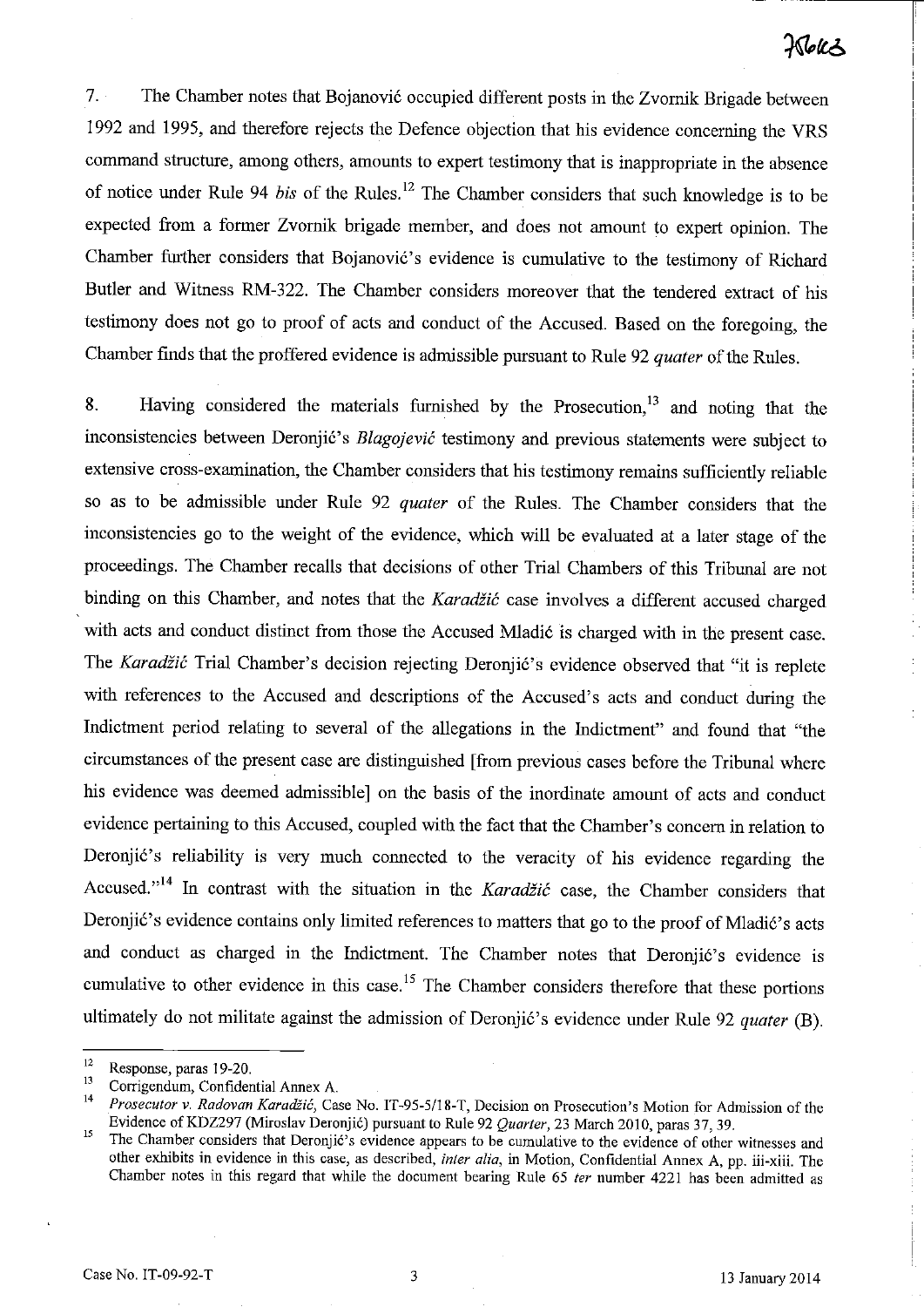The Chamber further emphasizes that it cannot possibly enter a conviction solely on Deronjić's evidence without other evidence to corroborate it, and notes that the quality of cross-examination will be carefully taken into account when assessing the weight to be given to his evidence.

9. As for Deronjić's ICTY statement, the Chamber notes that each of the pages tendered bears his signature and further notes that he attested to the truth and accuracy thereof under oath in the *Slobodan Milosevic* case. 16 The Chamber considers that the statement generally appears to be consistent with the tendered excerpt of his *Blagojevic* testimony. The Chamber considers that Deronjic's statement is sufficiently reliable for admission under Rule 92 *quater* of the Rules.

#### C. Admissibility pursuant to Rule 89(C) of the Rules

10. As regards the requirements of Rule 89(C) of the Rules, the Chamber finds that the excerpt of Bojanovic's testimony in the *Blagojevic* case is relevant, as it concerns the activities of the Zvornik Brigade in 1995, including events in Srebrenica in July 1995. As regards Deronjic, the Chamber considers that his evidence relates to events that took place in Srebrenica in July 1995, and therefore relevant to the overarching joint criminal enterprise to permanently remove Bosnian Muslims from Bosnian Serb-claimed territory, and to the joint criminal enterprise to eliminate the Bosnian Muslims in Srebrenica, as alleged in the Indictment. As previously noted, while Deronjic's evidence relates in part to the acts and conduct of the Accused as charged in the Indictment, this portion is nevertheless admissible in relation to Rule 92 *quater* (B). As the Chamber has already found that the evidence of both Bojanovic and Deronjic is reliable for admission under Rule 92 *quater* (A)(ii), with reliability being a major component of probative value, the Chamber deems it unnecessary to further address its probative value. The Chamber fmds that the evidence of Bojanovic and Deronjic meets the requirements for admission under Rule 89(C).

#### D. Associated Exhibits

11. The Prosecution tenders six associated exhibits with Bojanović's testimony, namely, documents bearing Rule 65 *ter* numbers 17285, 4300, 21149AA,17 4354, 4205, and 5899. The Chamber notes that the document bearing Rule 65 *ter* number 17285 is 195 pages long, while Bojanović testified solely in relation to Article 66 thereof.<sup>18</sup> Accordingly, the Chamber admits only pages 34 to 36 of the document which relate to duty officers. As noted above, the Chamber

exhibit P2107, all the other documents referred to in Confidential Annex A by their Rule 65 *ter* numbers are not currently in evidence. See also Reply, para. 11; and Motion, paras 28-29.

**<sup>16</sup>Motion, para. 17.** 

The Chamber notes that the Motion refers to Rule 65 *ter* number 21149A, but the document appears in eCourt under Rule 65 *ter* number 21149AA.

**t8 Motion, Confidential Annex A, p. xiv.**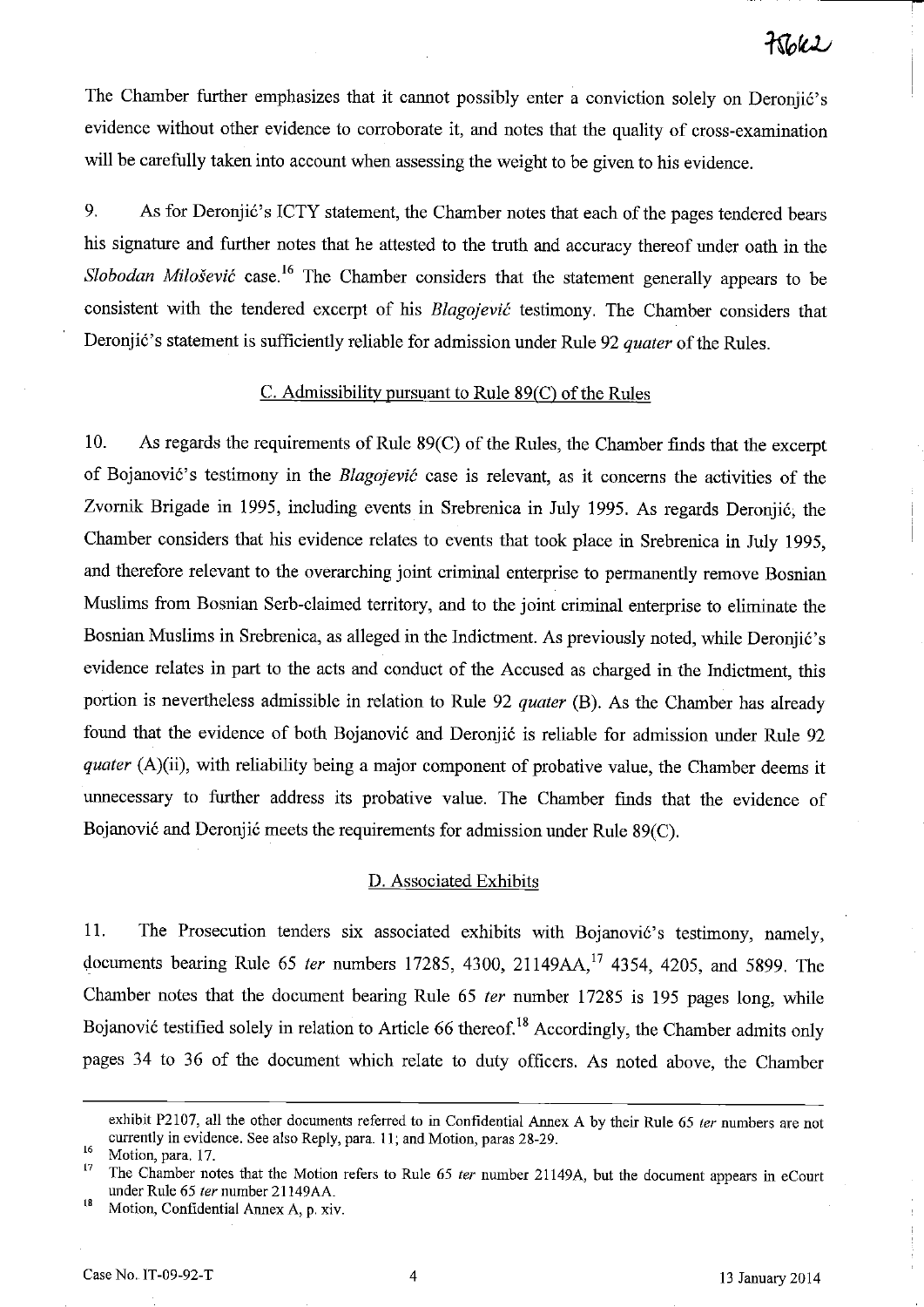considers the Motion moot in relation to the requested admission of the document bearing Rule 65 *ter* number 4205.

12. With respect to the two associated exhibits tendered with Deronjić's evidence, the Chamber finds that they constitute an inseparable and indispensable part of his evidence. The Chamber therefore admits the associated exhibits bearing Rule 65 *ter* numbers 4006 and 5900 into evidence.

## **IV. DISPOSITION**

13. For the foregoing reasons, pursuant to Article 21(4) of the Statute, and Rules 89, 92 *quater*  and 126(B) of the Rules, the Chamber

**GRANTS** the Prosecution leave to exceed the word limit for the Motion;

**GRANTS** the Prosecution leave to file a reply;

**FINDS** the Motion moot **IN PART,** with respect to the requested admission of the document bearing Rule 65 *ter* number 4205;

**GRANTS** the Motion **IN PART** 

With respect to

*1) Witness Miroslav Deronjie* 

**ADMITS** into evidence

- a) ICTY statement of the witness dated 25 November 2003, paragraphs 1-159 and 207;
- b) Excerpts of his testimony on 19-22 January 2004 in *Prosecutor* v. *Vidoje Blagojevie and Dragan Jokie,* Case No. IT-02-60-T, T. 6132:2-6138:18; 6139:3-6140:23; 6151:7-6155:9; 6156:20-23; 6157:17-22; 6158:22-6167:1; 6181:23-6197:24; 6199:15-6205:4; 6205:13-6206:20; 6216:15-6221:4; 6221 :12-6223:10; 6223:18-6230:1; 6237:18-6247:20; 6248:9-6250:6; 6250: 13-6260:21; 6262:4-6270:12; 6270:18-6275:5; 6277:21-6283:3; 6285:15-6286:10; 6294:7-6295:13; 6296:7-6300:5; 6325:7-6330:5; 6339:3- 6342:9; 6376:3-6380:24; 6382:8-6385:17; 6398:18-6411:23; 6412:11- 6414:21; 6416:13-6420:16; 6421:1-6424:4; 6424:14-6426:23; 6432:13-